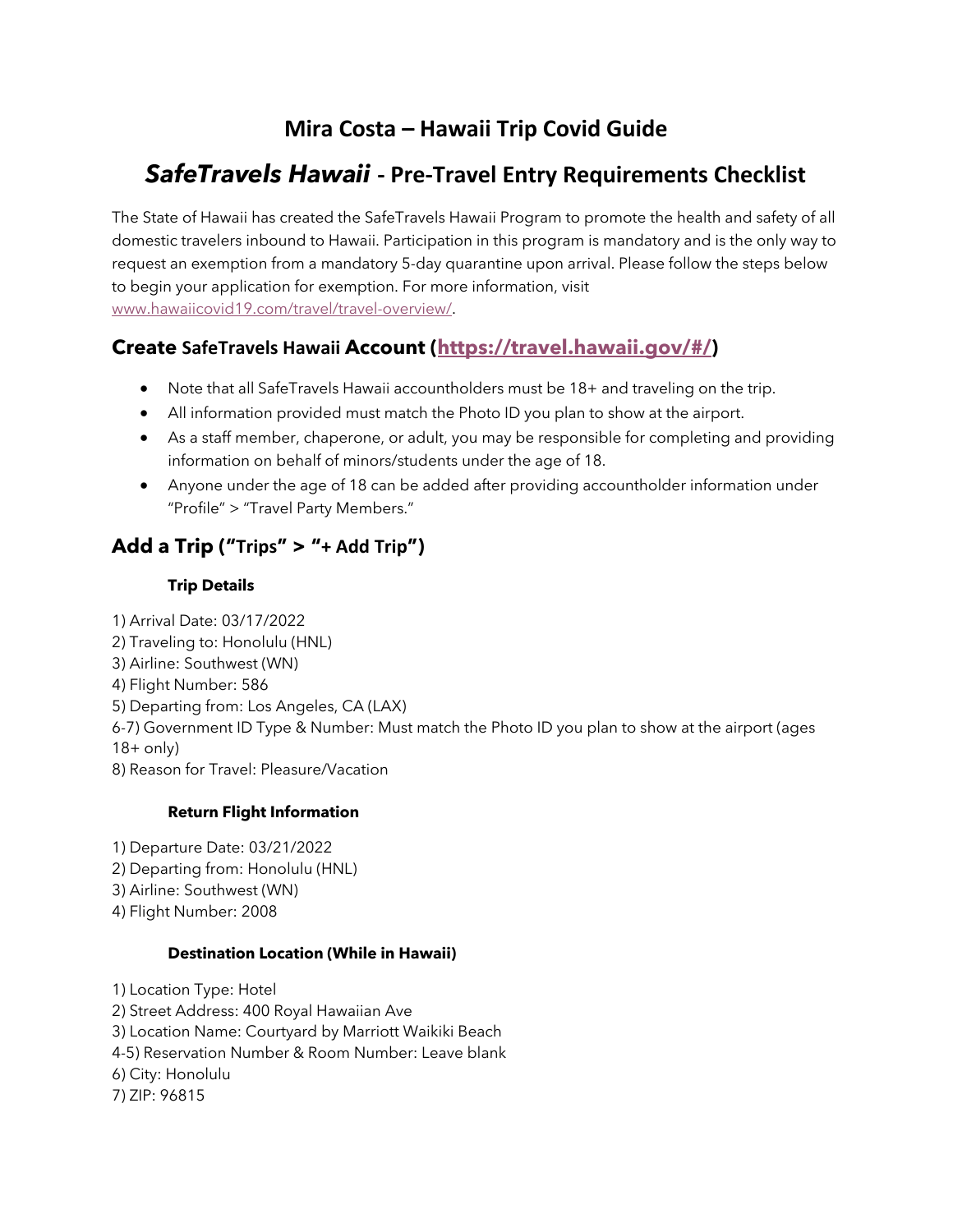8) Phone Number: 808-954-4000

#### **Additional Travel Party Members**

Be sure that all minors/students you are responsible for are added to this trip.

## **Apply for an Exemption/Exception from Quarantine**

Exemptions/exceptions may be obtained through one of two primary methods: Vaccination *OR*  NAAT/PCR Testing.

- "COVID Vaccine Exemption"
	- o Travelers must be fully vaccinated (including 14-day waiting period) prior to departure. Booster not required.
	- o Fully vaccinated travelers must upload a .pdf/.jpg image of their CDC Vaccination Record to be verified.
	- o Vaccination records may be uploaded any time prior to flight departure to Hawaii.
	- $\circ$  Follow all upload standards (formatting, documentation, required information, etc.)
	- o *Travelers must bring this document on the trip and have it in-hand for verification at the airport.*
	- $\circ$  Prior to submission, travelers must read, understand, and agree to the legal declarations which follow.
- "NAAT/PCR Testing Exception"
	- $\circ$  Only NAAT and PCR tests will be accepted. Antigen & antibody tests will be rejected.
		- § Sample collection must take place no earlier than 72 hours prior to departure of the final leg to Hawaii.
			- *Testing window for the group opens at 7:00AM PST on 03/14/2022*.
			- It is recommended that you complete this process as early as possible once the window opens to allow as much time as possible for results to be returned. Delayed results will result in quarantine upon arrival until your results are received, uploaded, and manually verified by the State of Hawaii.
		- § *Travelers must obtain a test through one of Hawaii's Trusted Testing & Travel Partners for authentication and verification. All other tests will be rejected.*
			- CVS & Walgreens, among other vendors, are approved. Be sure to make an appointment and tell them this is required for travel to Hawaii.
			- For a full list of approved vendors, visit
				- https://hawaiicovid19.com/travel-partners/.
		- § Travelers must upload a .pdf file of their negative test result to be verified by the lab.
			- Test results must be uploaded prior to flight departure to Hawaii.
			- Follow all upload standards (formatting, documentation, required information, etc.)
				- $\circ$  Note that first & last name on the test must be the same as the name entered into Safe Travels.
				- o Test must be from an approved vendor.